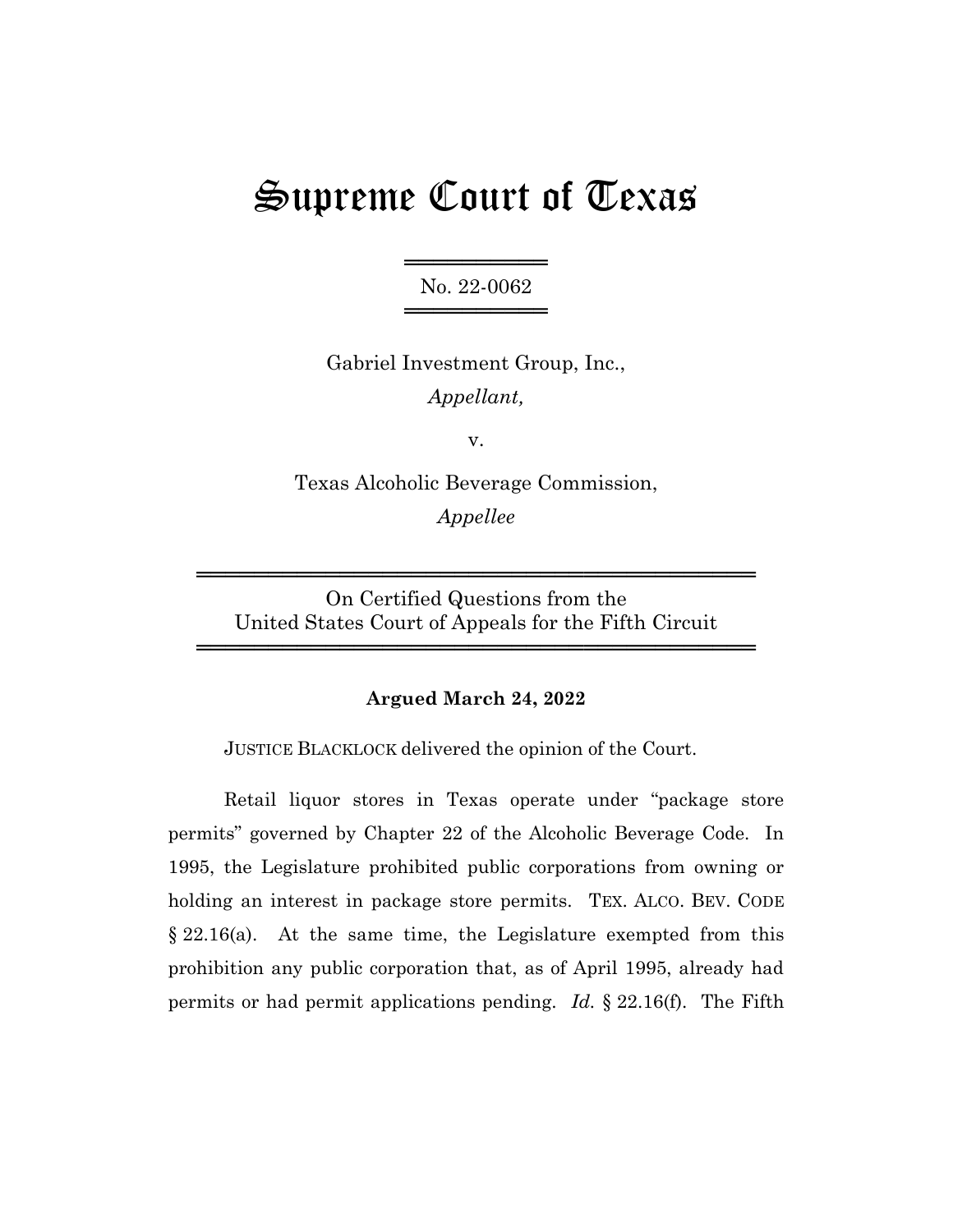Circuit certified the following questions about the scope of this exemption:

- 1. If Texas Alcoholic Beverage Code Section 22.16(f) exempts a package store from section 22.16(a), and if the package store sells any, most, or all of its shares to a corporation that does not itself qualify under section 22.16(f), will the package store's package store permits remain valid?
- 2. If yes to (1), can the package store validly accumulate additional package store permits by reason of section 22.16(f)?

#### 24 F.4th 503, 508 (5th Cir. 2022).

As is customary, the Fifth Circuit "disclaim[ed] any intention or desire that the Court confine its reply to the precise form or scope of the question certified." *Id.* The parties agree we should construe the certified questions to ask about a public corporation's package store permits, not a "package store's package store permits." We understand the questions to ask whether section 22.16(f) continues to exempt a public corporation if that corporation sells some or all its shares to a non-exempt corporation, and, if so, whether the exempt corporation can acquire additional package store permits.

We answer both questions yes. Subsection 22.16(f) provides that section 22.16 "shall not apply" to an exempt public corporation. TEX. ALCO. BEV. CODE § 22.16(f). The only way to answer either certified question "no" would be to "apply" section 22.16 to limit the rights of an exempt public corporation. Of course, applying section 22.16 as contemplated in the certified questions would *also* apply section 22.16 to a non-exempt corporation, as the statute otherwise permits. But this does not change the fact that section 22.16 cannot be used to restrict an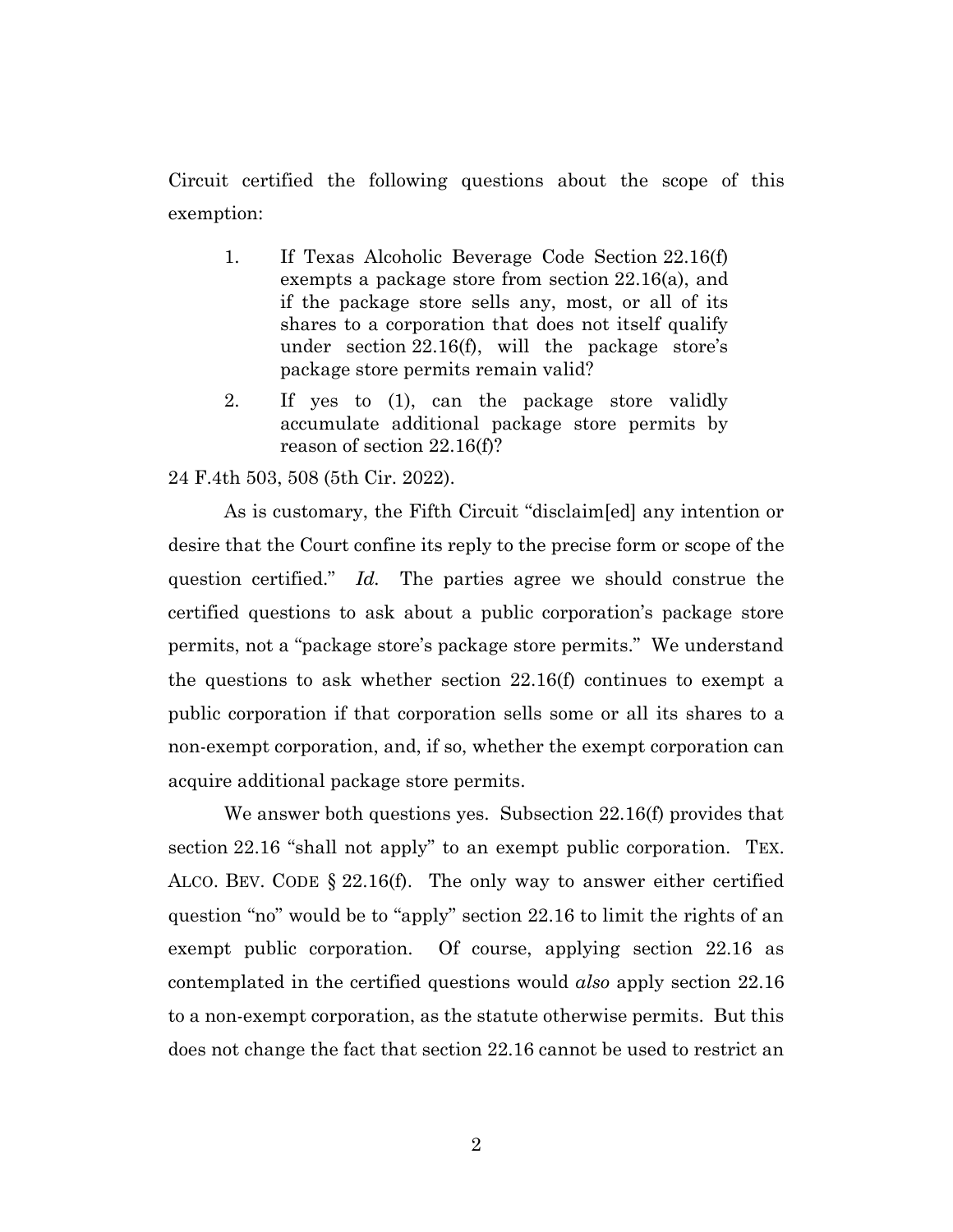exempt corporation's ownership of package store permits without "applying" the section to the exempt corporation. Simultaneous application of the statute to two corporations—one exempt and one non-exempt—inescapably includes applying the statute to the exempt corporation, in violation of section 22.16(f). Although this result may lead to consequences many have not heretofore anticipated, we consider it to be dictated by the statute's text, and the Legislature is of course free to respond to our decision as it sees fit.

#### **I.**

The Alcoholic Beverage Code heavily regulates the ownership of package store permits. For instance, "a person may not hold or have an interest, directly or indirectly, in more than 250 package stores or in their business or permit."<sup>1</sup> *Id.*  $\S$  22.04(a). In a similar vein, the Alcoholic Beverage Commission (TABC) cannot issue more than 15 permits to one person in a calendar year, subject to exceptions. *See id.* §§ 22.04(c), 22.041. And no person "who holds a package store permit or owns an interest in a package store may have a direct or indirect interest" in:

(1) a brewer's, retail dealer's on-premise, or general or branch distributor's license;

(2) a wine and malt beverage retailer's, wine and malt beverage retailer's off-premise, or mixed beverage permit; or

(3) the business of any of the permits or licenses listed in Subdivisions (1) and (2) of this subsection.

<sup>&</sup>lt;sup>1</sup> "[A] person has an interest in any permit in which his spouse has an interest; and . . . as to a corporate permittee, the stockholders, managers, officers, agents, servants, and employees of the corporation have an interest in the permit, business, and package stores of the corporation." TEX. ALCO. BEV. CODE § 22.04(b).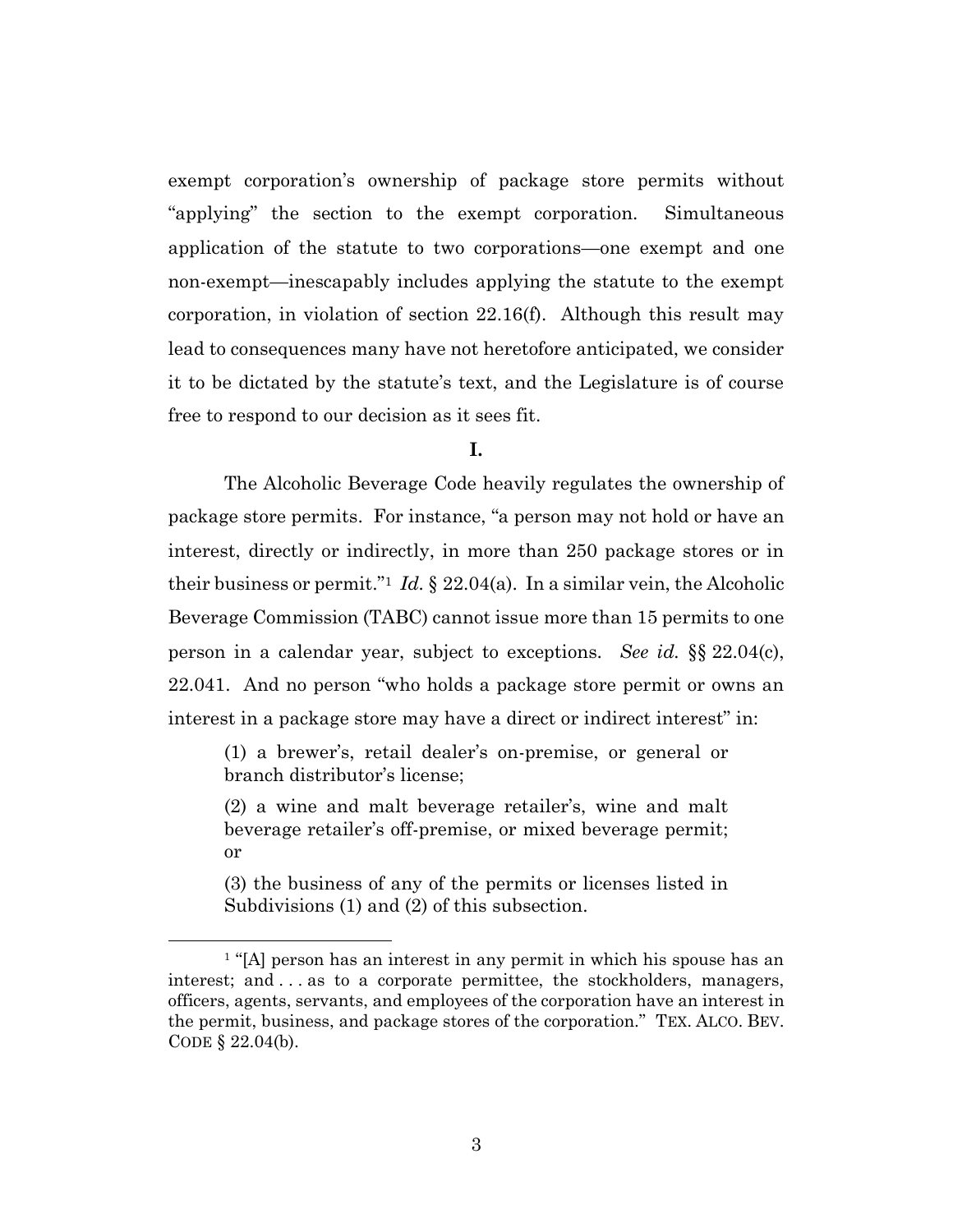*Id.* § 22.06.

In 1995, the Legislature added the following restriction regarding public corporations:

A package store permit may not be owned or held by a public corporation, or by any entity which is directly or indirectly owned or controlled, in whole or in part, by a public corporation, or by any entity which would hold the package store permit for the benefit of a public corporation.

*Id.* § 22.16(a). The statute defines "public corporation" as: "(1) any corporation or other legal entity whose shares or other evidence of ownership are listed on a public stock exchange; or (2) any corporation or other legal entity in which more than 35 persons hold an ownership interest in the entity." *Id.* § 22.16(b).<sup>2</sup>

The prohibition on public-corporation involvement with package store permits never covered all public corporations. Instead, it contained two exemptions. First, "[t]his section shall not apply to a package store located in a hotel." *Id.* § 22.16(d). Second, the exemption at issue here provides:

(f) This section shall not apply to a corporation:

(1) which was a public corporation as defined by this section on April 28, 1995; and

(2) which holds a package store permit on April 28, 1995, or which has an application pending for a package store permit on April 28, 1995; and

(3) which has provided to the commission on or before December 31, 1995, a sworn affidavit stating

<sup>2</sup> Throughout this opinion, we use the term "public corporation" in the same slightly unconventional way the Legislature used it in section 22.16.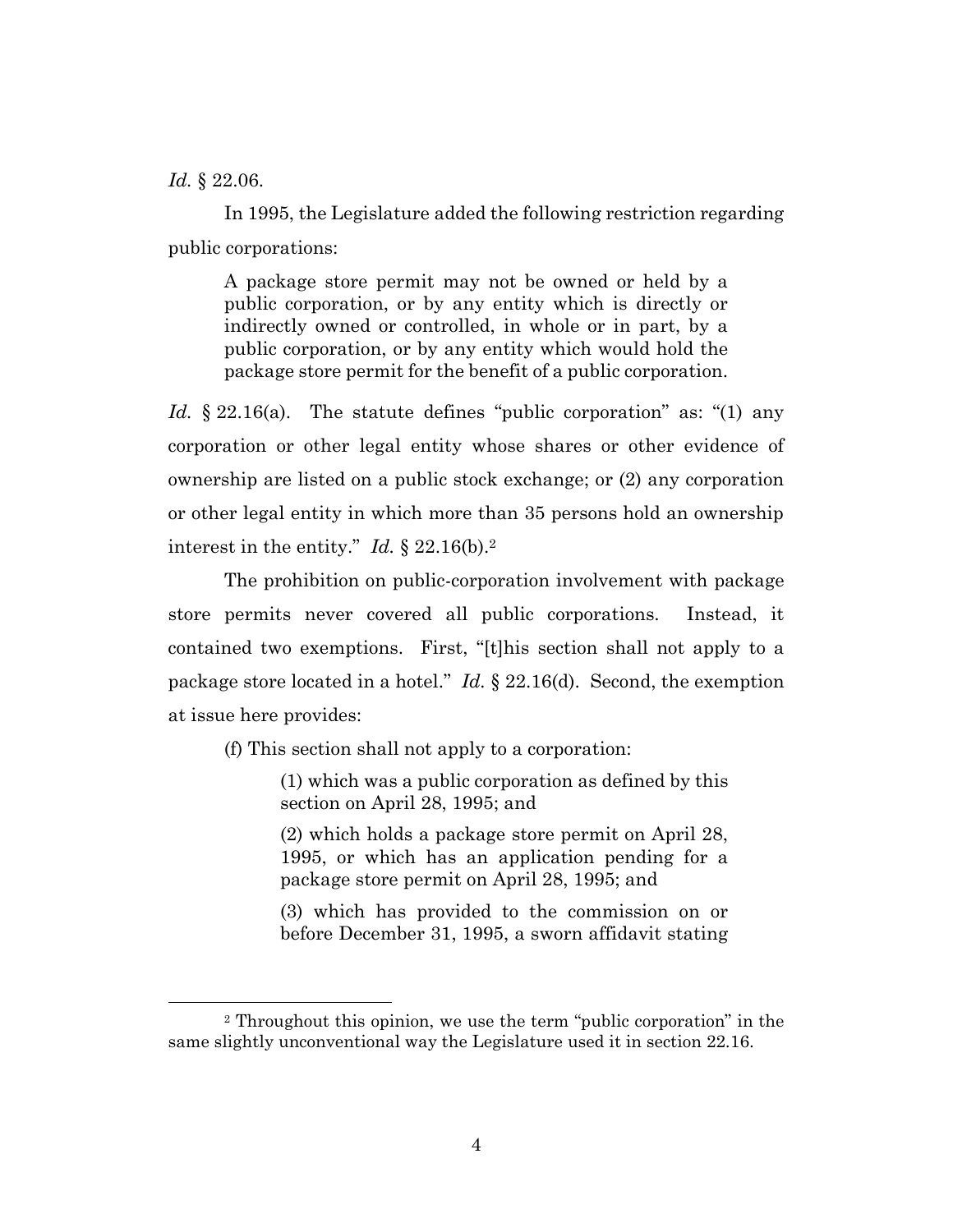that such corporation satisfies the requirements of Subdivisions (1) and (2).

*Id.* § 22.16(f).

Gabriel Investment Group, Inc. (GIG) sells liquor at 45 stores in Texas under the trade names "Gabriel's" and "Don's & Ben's Liquor." *See* 24 F.4th at 504; 630 B.R. 216, 217 (W.D. Tex. 2021). GIG has been around since the 1940s but was not incorporated until April 13, 1995. 24 F.4th at 504. A little over a week after incorporating, and just before the statutory deadline in subsection (f), GIG applied for a package store permit. TABC issued the permit in August 1995. *Id.* In December 1995, GIG filed an affidavit with TABC attesting that it met the requirements of section 22.16(f). *Id.* The parties agree that GIG satisfied section 22.16(f)'s requirements and is thus covered by the subsection (f) exemption.

In September 2019, GIG filed for Chapter 11 bankruptcy. As part of its bankruptcy plan, GIG proposed to divide itself into two distinct entities: (1) a privately held corporation that would continue operating as a chain of 32 Texas liquor stores,<sup>3</sup> and (2) a public corporation that would continue, as GIG, to own and acquire package store permits under the subsection (f) exemption. 622 B.R. 213, 215–16 (Bankr. W.D. Tex. 2020); 630 B.R. at 218–19. Irrespective of the details of the proposed transaction, the parties agree we should assume that the public corporation known as GIG that may emerge from bankruptcy will

<sup>3</sup> The private corporation is irrelevant to our resolution of the certified questions.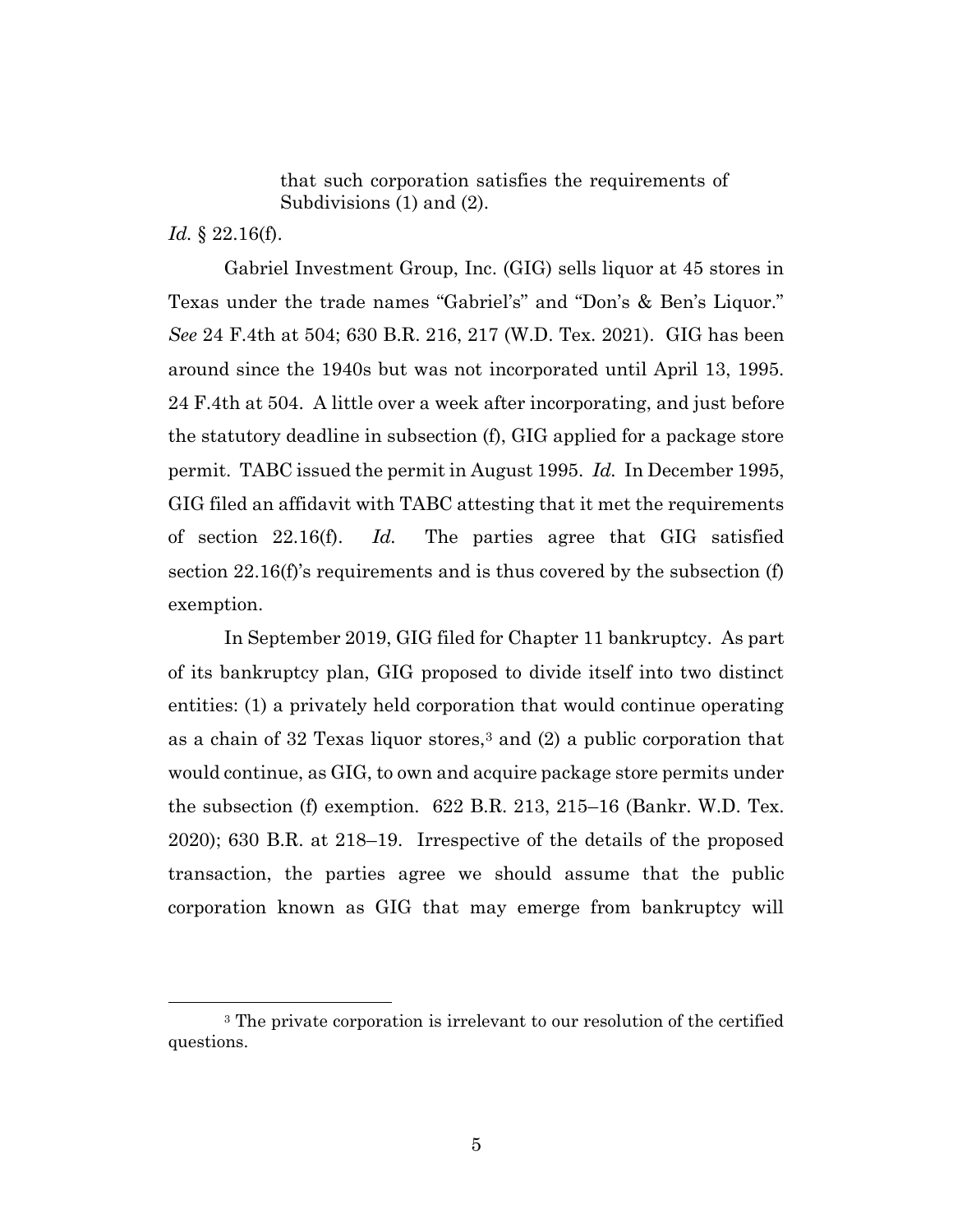remain the very same public corporation known as GIG that qualified for the subsection (f) exemption in 1995.<sup>4</sup>

GIG has proposed to sell all or part of its shares to another public corporation, apparently a major publicly traded company. 630 B.R. at 219. Again, the parties ask us to assume that, after any such sale, GIG will remain a public corporation with an ongoing corporate identity distinct from that of its shareholder(s). GIG's value, of course, depends in large part on its continuing ability to acquire and maintain package store permits. *See id.* GIG therefore asked TABC if a stock sale to a public corporation that was not exempt under subsection (f) would affect GIG's exemption. *See id.* TABC answered that GIG would no longer enjoy the protections of subsection (f) if it sold shares to a non-exempt public corporation. *See id.*

After receiving this answer, GIG sought a declaration against TABC from the federal bankruptcy court that:

(1) GIG is and will remain exempt from the public-corporation ban set forth in section 22.16(a) regardless of whether any future direct or indirect owner(s) of all or any portion of the issued and outstanding stock of GIG is itself a public corporation; and (2) the rights and privileges associated with GIG's section 22.16(f) exemption from the public-corporation ban will continue unimpaired following any acquisition of all or any portion of GIG's issued and outstanding stock.

<sup>4</sup> The post-bankruptcy public corporation has been denominated "Legacy GIG," but because the parties agree we should treat it as identical to the GIG corporation that qualified for the subsection (f) exemption in 1995, we will refer to it simply as GIG.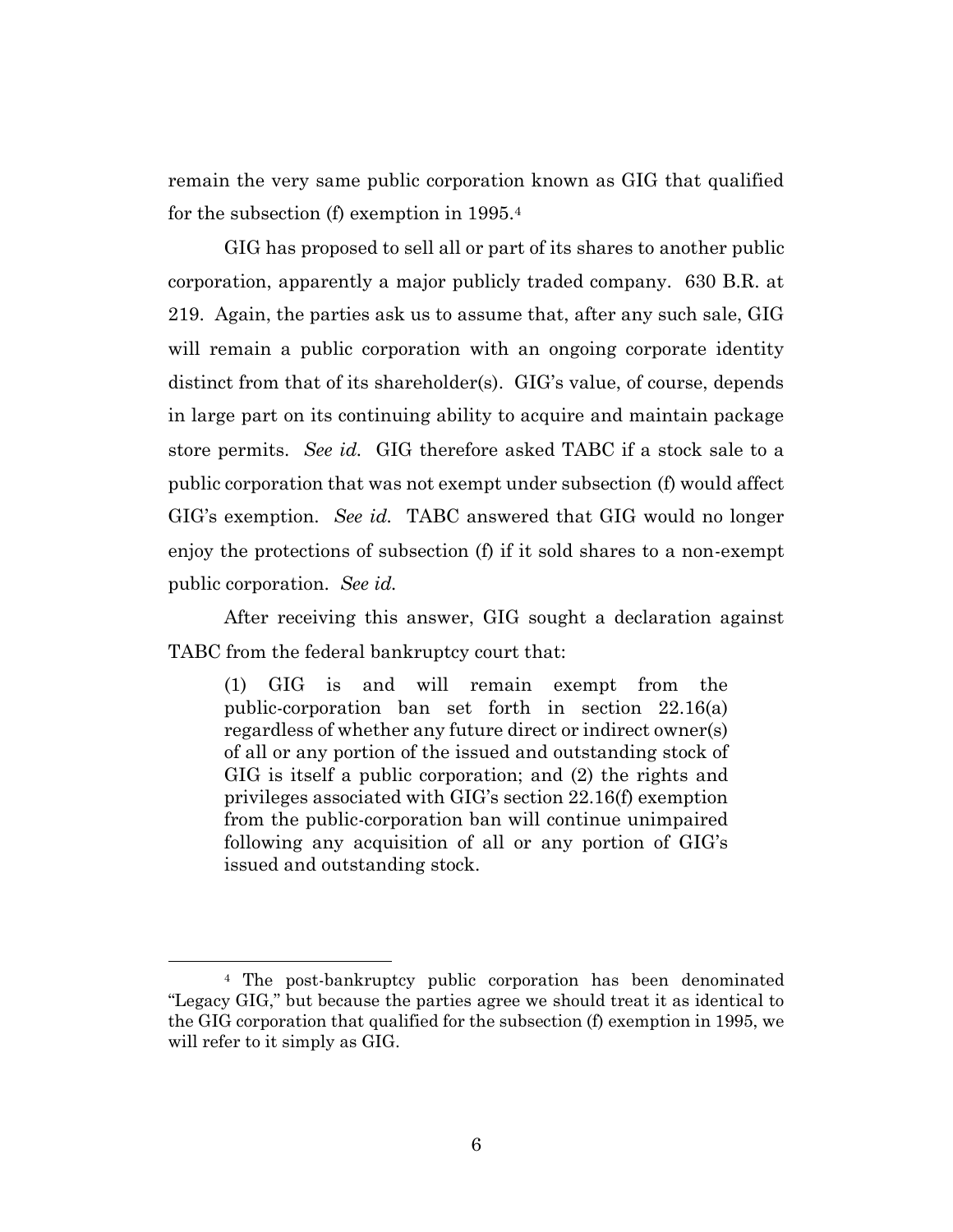622 B.R. at 216. GIG and TABC filed cross-motions for summary judgment on this question.

The bankruptcy court sided with TABC. *Id.* at 221. GIG appealed to the district court, which affirmed. 630 B.R. at 217. The court held that only corporations that satisfy subsection (f) can own or control a package store permit. *See id.* at 228. Thus, "the exemption does not extend to a public corporation that directly or indirectly owns or controls an entity that holds a  $\parallel$  permit or would benefit from the  $\parallel$  permit, even if the entity that holds the [] permit is exempt." *Id.* GIG appealed. The Fifth Circuit certified the questions quoted above. 24 F.4th at 508. We accepted the certified questions.

# **II.**

# **A.**

This statutory-interpretation dispute requires us to focus on section 22.16 of the Alcoholic Beverage Code, reproduced here in full:

(a) A package store permit may not be owned or held by a public corporation, or by any entity which is directly or indirectly owned or controlled, in whole or in part, by a public corporation, or by any entity which would hold the package store permit for the benefit of a public corporation.

(b) For purposes of this section, a public corporation means:

(1) any corporation or other legal entity whose shares or other evidence of ownership are listed on a public stock exchange; or

(2) any corporation or other legal entity in which more than 35 persons hold an ownership interest in the entity.

(c) Before the commission may renew a package store permit, an individual who is an owner or officer of the permittee must file with the commission a sworn affidavit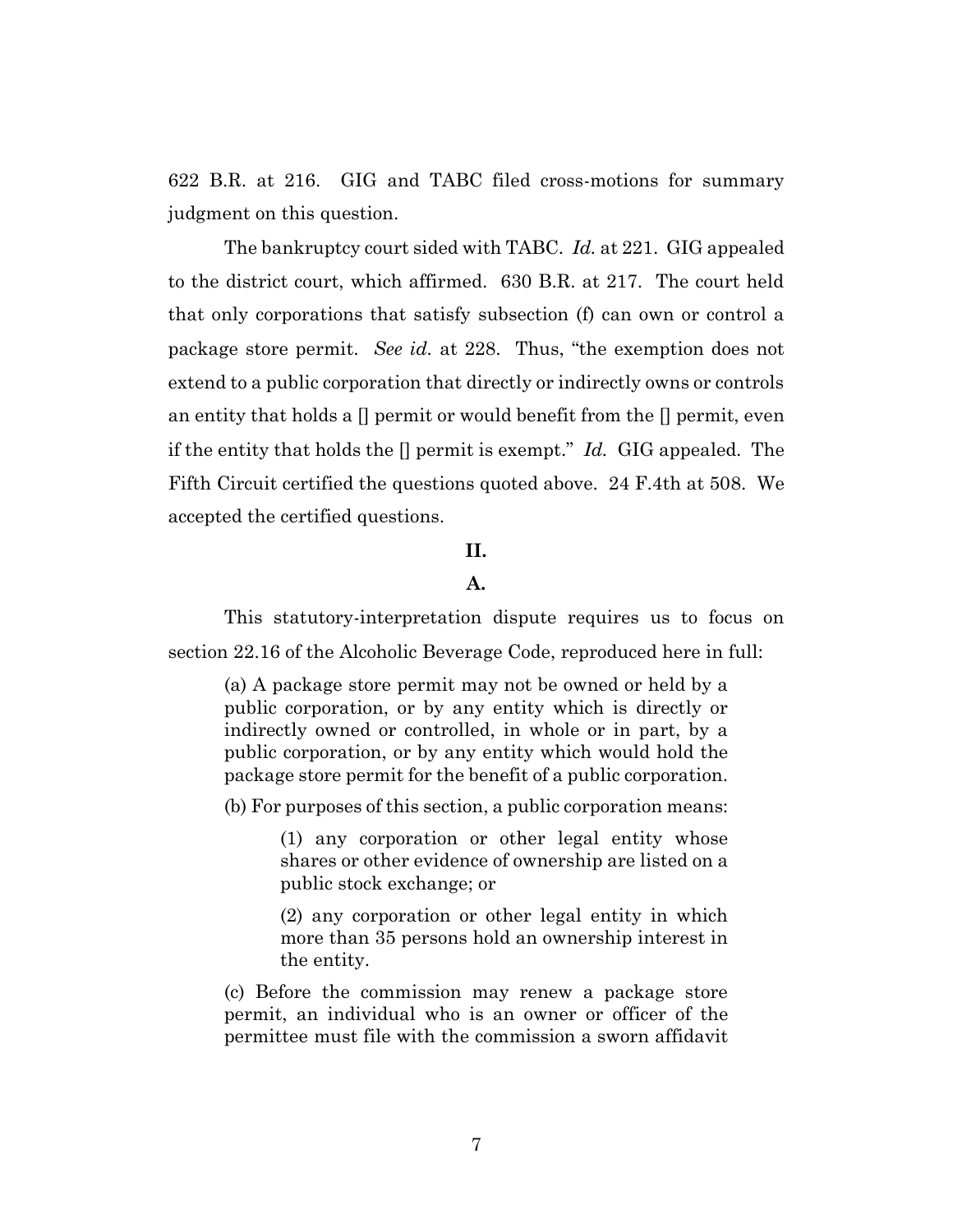stating that the permittee fully complies with the requirements of this section.

(d) This section shall not apply to a package store located in a hotel.

(e) Any package store permittee who is injured in his business or property by another package store permittee or by any other person by reason of anything prohibited in this section may institute suit in any district court in the county where the violation is alleged to have occurred to require enforcement by injunctive procedures and to recover triple damages plus costs of suit including reasonable attorney's fees.

(f) This section shall not apply to a corporation:

(1) which was a public corporation as defined by this section on April 28, 1995; and

(2) which holds a package store permit on April 28, 1995, or which has an application pending for a package store permit on April 28, 1995; and

(3) which has provided to the commission on or before December 31, 1995, a sworn affidavit stating that such corporation satisfies the requirements of Subdivisions (1) and (2).

The first certified question asks whether subsection (f)'s exemption remains operative if an exempt public corporation sells its shares to a non-exempt public corporation. The answer is yes.

Subsection (f)'s reference to "[t]his section," which "shall not apply" to an exempt corporation, can only mean the entirety of section 22.16. Section 22.16(f) therefore exempts a public corporation that meets its requirements, such as GIG, from *all* of section 22.16, including all three of subsection (a)'s prohibitions. The only way to restrict GIG's rights as suggested by TABC is to "apply" subsection (a)'s prohibitions to GIG, which subsection (f) prohibits. If we simply do what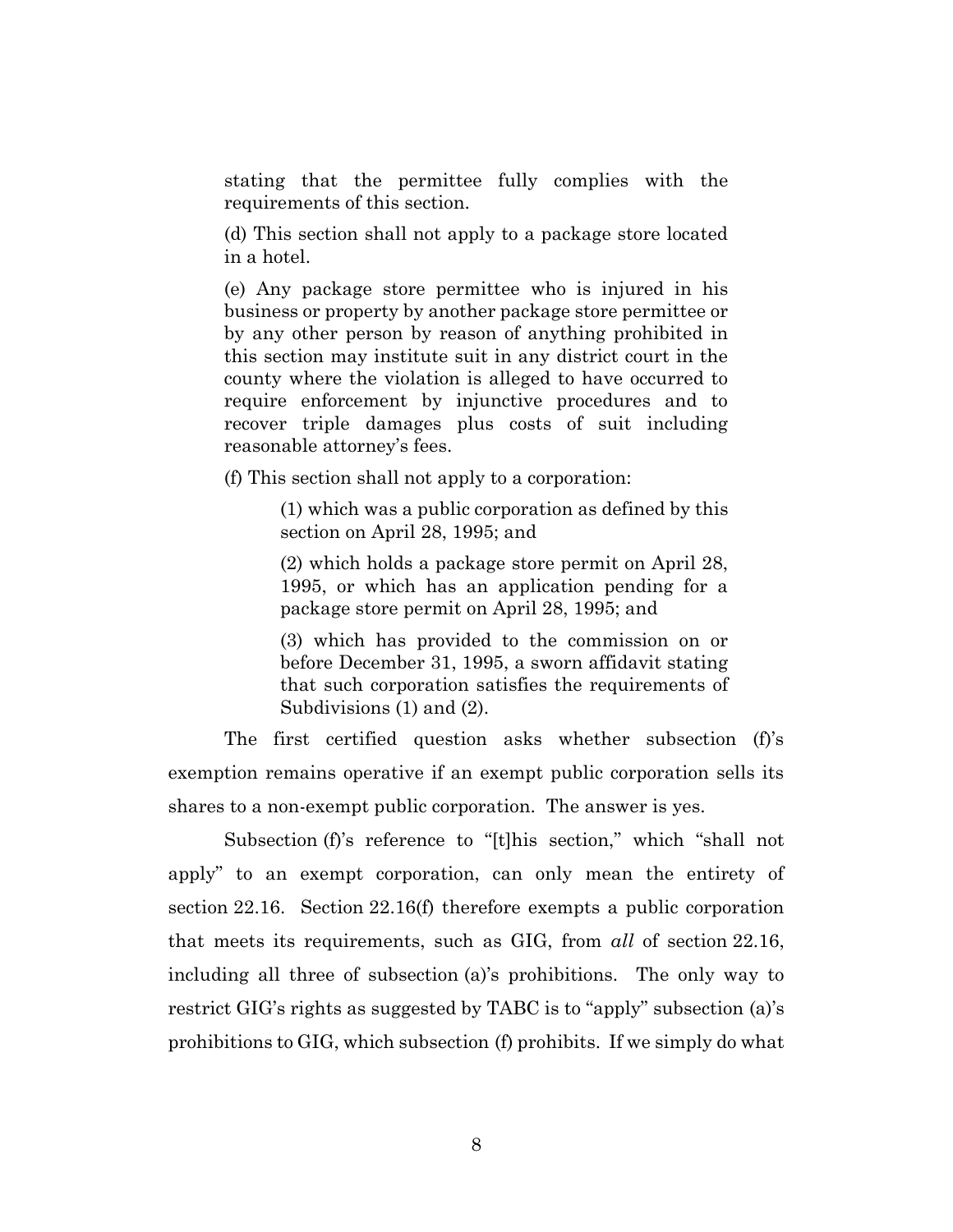subsection (f) instructs and refrain from "applying" subsection (a) to GIG, there is nothing else in the statute authorizing any restriction of GIG's rights. Only by applying subsection (a) to GIG—in violation of subsection (f)—can section 22.16 be used to deprive GIG of its permits if it sells shares to a public corporation.

Nothing in the statutory text limits the subsection (f) exemption, other than the requirements needed to obtain the exemption in the first place. *See id.* § 22.16(f). As written, the exemption protects the public corporations that qualified for it from any of the consequences of section 22.16. The two exempt corporations that qualified in 1995 surely had many shareholders or multiple owners at the time, and it would have been expected that these shares could change hands over the years. Yet the Legislature did not include any limitation on ownership of shares in exempt corporations. Instead, it declared only that section 22.16 "shall not apply" to these corporations. Still, TABC seeks to do just that. It would apply section 22.16 to GIG by using subsection (a) to invalidate GIG's permits if GIG sells shares to another public corporation.<sup>5</sup>

TABC nevertheless argues that a non-exempt public corporation's interest in an exempt corporation remains prohibited despite subsection (f)'s protections for exempt corporations. According to TABC, subsection (f) exempts public corporations that meet its requirements only from the restrictions *on public corporations* in subsection (a). It

<sup>&</sup>lt;sup>5</sup> All of this assumes, as we are told to assume, that GIG will remain the same, distinct "corporation" after bankruptcy and after the sale of its shares to another entity.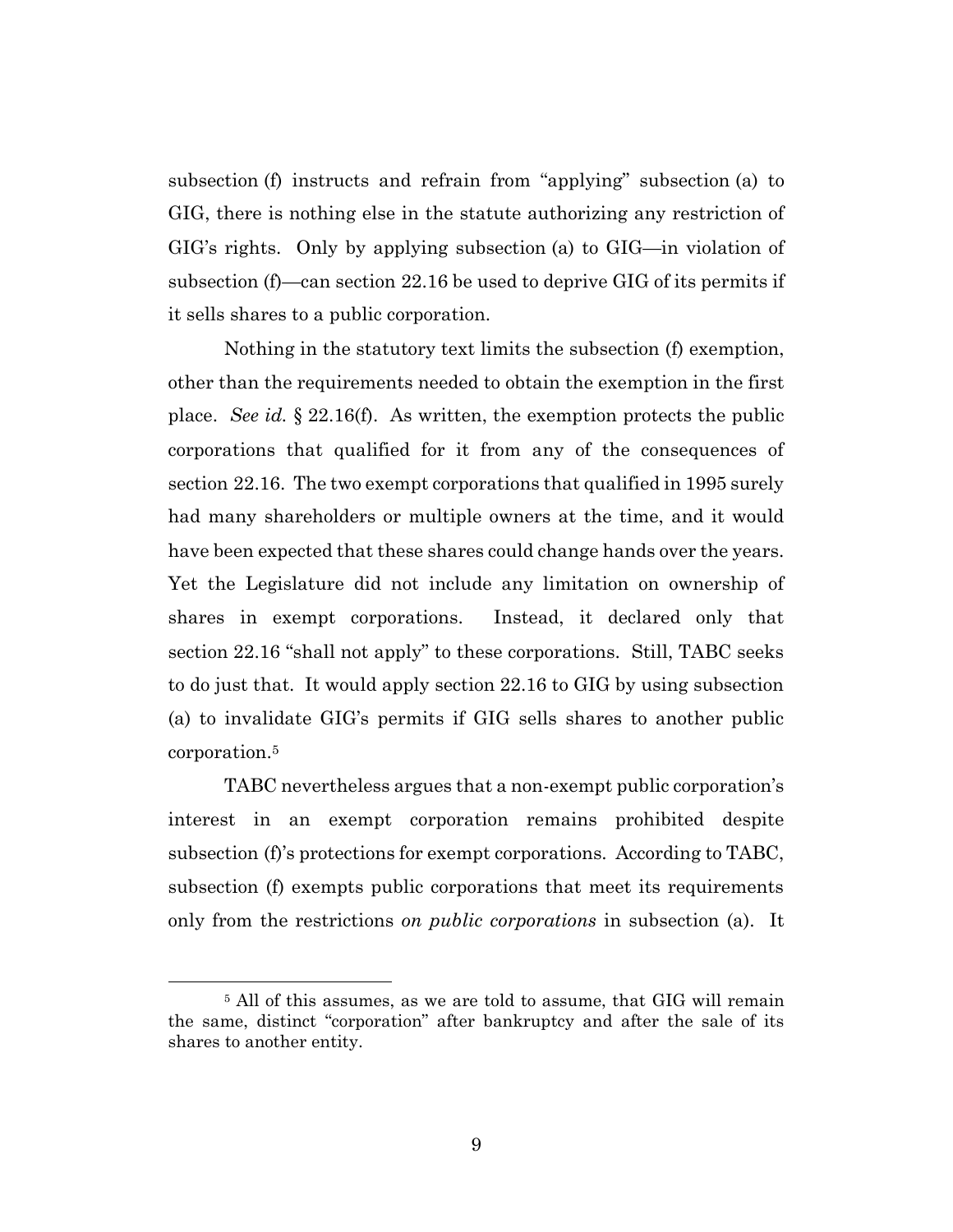does not, however, protect exempt public corporations from the consequences of being the "entity" controlled or held by a public corporation in subsection (a). Under this reading, a non-exempt corporation cannot have an interest in any permit-holding entity, including an exempt corporation. Stated another way, an exempt corporation in which a non-exempt corporation has an interest cannot hold a package store permit.

This last way of stating TABC's position demonstrates why we must disagree with it. Yes, subsection (a) does prohibit public corporations from holding package store permits or having an interest in entities that do. But subsection (f) unqualifiedly exempts corporations like GIG from subsection (a), which "shall not apply" to them. TABC, however, reads the statute to mean that ownership of an exempt corporation by a non-exempt corporation prohibits the *exempt corporation* from having a permit. In this way, TABC would "apply" subsection (a) not just to the non-exempt corporation, but also to the *exempt* one. Indeed, subsection (a) operates directly on the permit-holding "entity," which loses its permits if it becomes owned by a public corporation or holds the permit for the benefit of a public corporation. Treating GIG as the "entity" in subsection (a) and then taking its permits away because of who owns its shares ineluctably "applies" subsection (a) to GIG, in direct violation of subsection (f).

In abstract terms, subsection (a) states the rule, while subsection (f) states an exception to the rule. No exceptions to the exception are stated. Naturally, then, we must look to the exception to determine the true scope of the rule. We would not normally look to the

10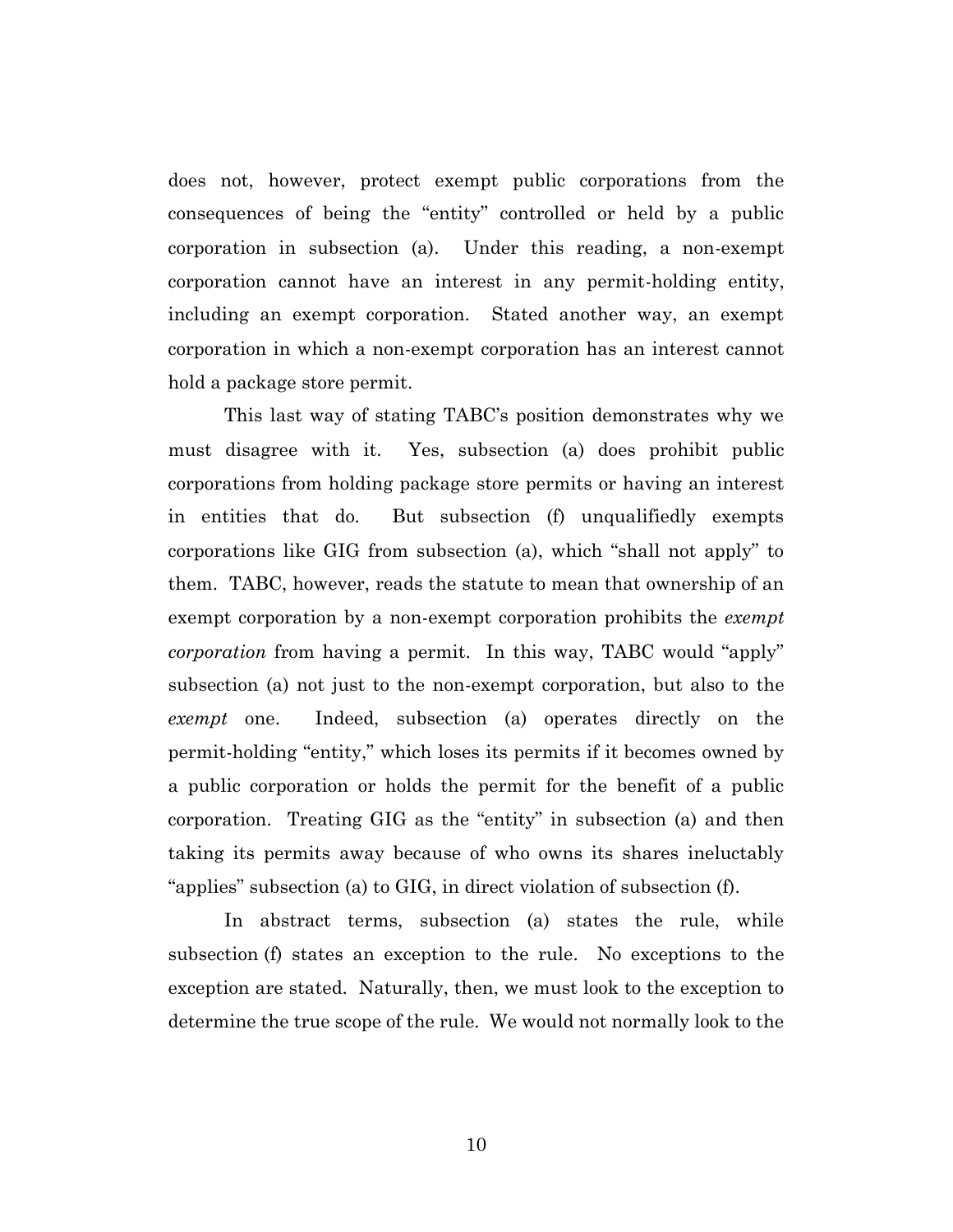rule to determine the true scope of the exception. Indeed, the exception changes the rule altogether. This is why we call such exceptions "carve outs." The exception changes the rule by "carving" a piece out of it. The carved-out piece of the rule is no longer part of the rule. There is a new, post-exception rule. And we need not worry much that the post-exception rule causes results that are inconsistent with the original rule. Of course it does. That is what exceptions do.

This is no less true just because applying subsection (a) to GIG, as TABC would do, also involves applying subsection (a) to a non-exempt corporation, which would otherwise be allowed. When subsection (a) is applied to both GIG and a non-exempt public corporation simultaneously, the exception and the rule cannot both be followed. In such an instance, we apply the exception as a limitation on the rule. That is the exception's function in the statute. We do not apply the rule as a limitation on the exception. When the exception and the rule conflict, the exception takes priority.

Thus, it is no objection to say that applying subsection (f) as GIG proposes causes subsection (a) to no longer achieve what it seems, in isolation, designed to achieve. Of course the exception limits the efficacy of the rule. Again, that is what exceptions do. We should not artificially limit the exception in an effort to achieve the original rule's purposes. The exception here is straightforward. Section 22.16 "shall not apply" to exempt corporations like GIG. If we simply apply that exception as it is stated, as an unqualified limitation on the application of subsection (a) to GIG—rather than look for reasons not to do so because of the consequences—it becomes clear that GIG cannot be treated as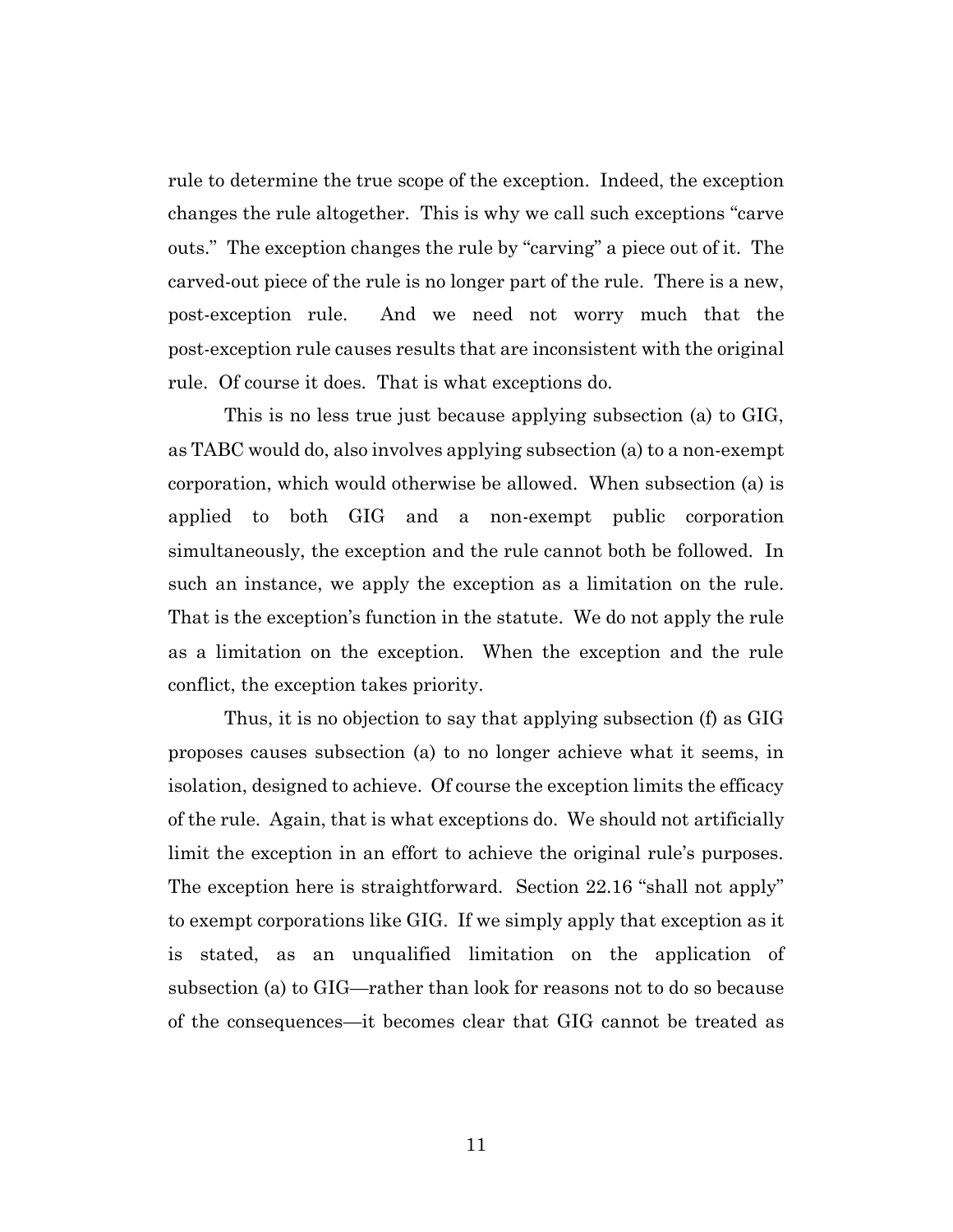either the "entity" or the "public corporation" in subsection (a). Putting either label on GIG "applies" subsection (a) to GIG, which we cannot do. True, the exception interferes with how the rule would otherwise apply to public corporations that own a stake in GIG, but that is because of how the exception is written. We do not limit the exception to serve the rule.

TABC contends that reading subsection (f) to allow exempt corporations owned by non-exempt corporations to hold permits would change subsection (f) to read "[t]his section shall not apply to *a permit held by* a corporation." TABC points to subsection (d)'s exemption for package stores in hotels. It argues that, because each package store must have a permit, the exemption of specific package stores in subsection (d) demonstrates that the Legislature knew how to exempt a package store's *permits*, which it did not do in subsection (f). In effect, TABC argues that subsection (a) can be applied to GIG's *permits* without applying it to GIG.

We are unconvinced. Whether or not the various elements of the statute are thought of as operating directly on permits, permit-holders, or public corporations, it remains true that applying subsection (a) as TABC proposes would apply subsection (a) to GIG. The crux of the dispute, perhaps, is what it means for a statute to "apply" to someone. We see no way to avoid the straightforward sense in which using a statute to take away a person's legal rights is "applying" the statute to that person. Section 22.16 cannot be applied to rescind a package store permit without also "applying" the statute to the entity holding the permit. The permit is a legal "privilege" held by the corporation. *See id.*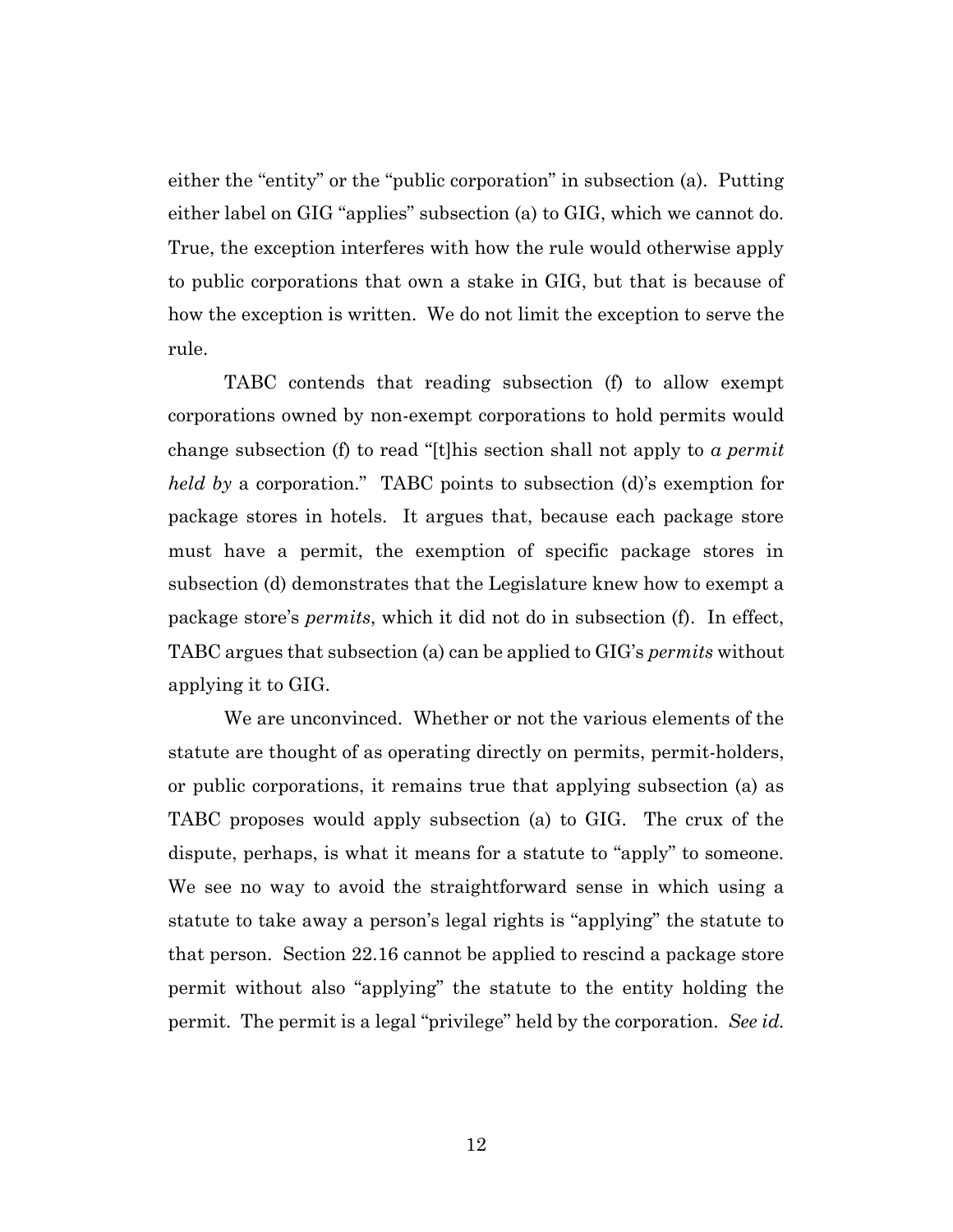§ 11.03. Restricting or taking it away under the authority of section 22.16 would concretely affect the rights of the exempt corporation in a way that surely amounts to "applying" section 22.16 to the corporation, which in GIG's case violates subsection (f).

TABC asks the Court to construe any ambiguity in its favor in order to give effect to the Legislature's instruction that the Alcoholic Beverage Code be liberally construed in favor of temperance and to prevent "subterfuge ownership" of permits. *Id.* § 109.53. We decline to do so for a few reasons.

First, the statute is not ambiguous. The parties dispute the scope of subsection (f). But when it comes to ambiguity, the inquiry is not whether the statutory language creates unexpected results, "but rather whether the statutory language itself is ambiguous." *Sw. Royalties, Inc. v. Hegar*, 500 S.W.3d 400, 406 (Tex. 2016) (citation omitted). As discussed above, the statutory text "has a plain and unambiguous meaning about the particular dispute in the case" that is "coherent and consistent," *Robinson v. Shell Oil Co.*, 519 U.S. 337, 340 (1997) (quotation omitted), and not subject to "multiple understandings." *Sw. Royalties*, 500 S.W.3d at 406. The statute is thus not ambiguous.

Second, section 109.53's stated purpose—avoiding subterfuge ownership—does not affect the issue in dispute. Because section 109.53 is part of the text enacted into law, we do not disregard it as we would a statement of purpose plucked from legislative history. Instead, such a textual indication of purpose can help to "determin[e] which of various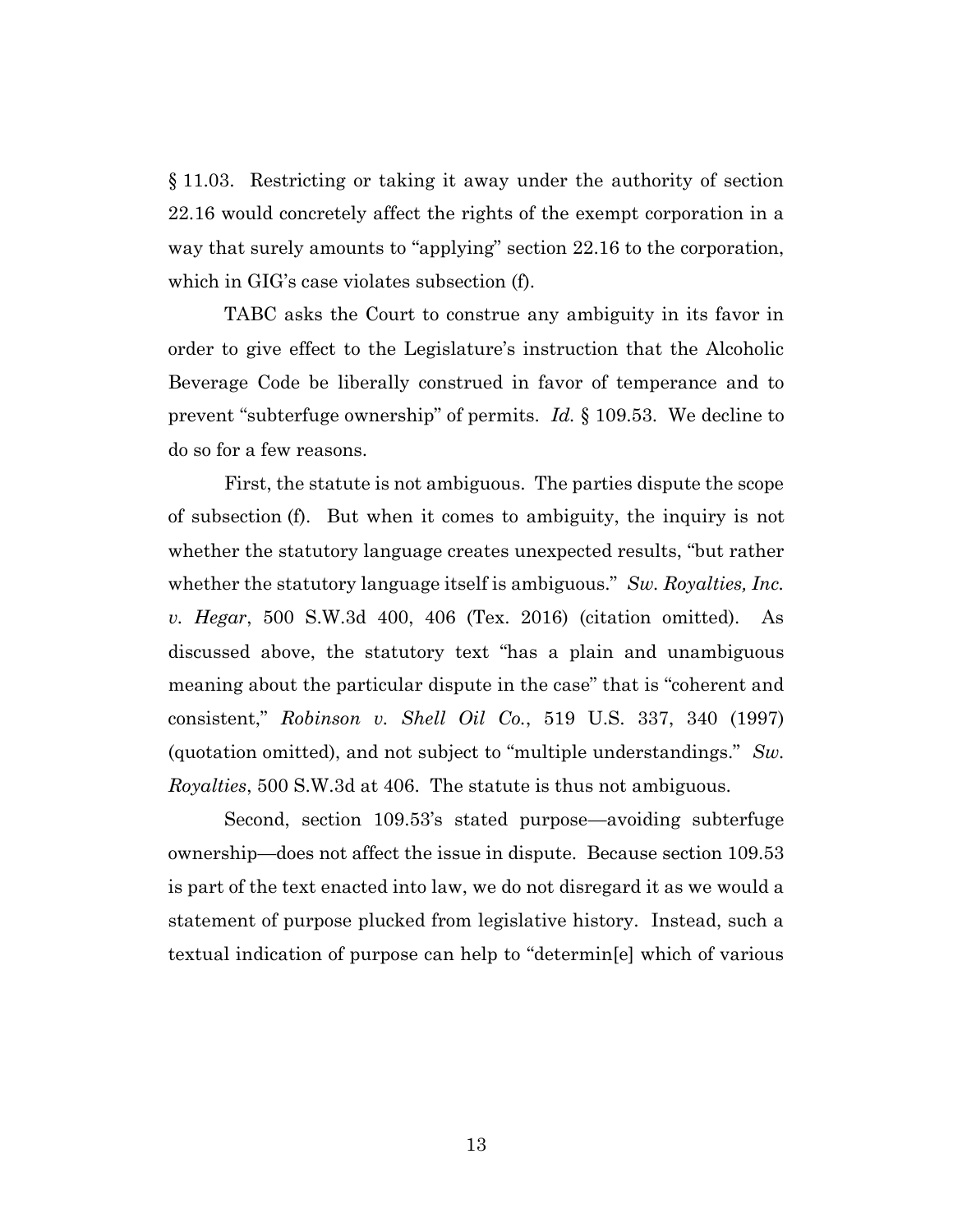permissible meanings the dispositive text bears."6 But in this instance, the textual indication of purpose has no obvious consequence.

Subterfuge means "an artifice employed to escape censure or the force of an argument, or to justify opinions or conduct; an evasion." *Subterfuge*, WEBSTER'S INTERNATIONAL DICTIONARY (2d ed. 1953). Concerns about subterfuge *ownership* would come into play when it is unclear who actually owns or controls a permit. In a case like this one, such an inquiry might look to whether GIG's apparent ownership of a permit is merely a subterfuge shielding the true identity of shadowy figures pulling the strings. Here, however, there is no uncertainty as to ownership or control of the permit. GIG clearly owns permits. It wants another, non-exempt, public corporation to own its shares. We are given no indication that this arrangement would somehow shield the identity of the non-exempt, public corporation or give rise to any other kind of "subterfuge." If GIG owns the permits and another public corporation controls the permits by virtue of its controlling stake in GIG, there is no subterfuge. All involved, including TABC, will be aware of the arrangement and will know who to hold responsible. 7

<sup>6</sup> ANTONIN SCALIA & BRYAN A. GARNER, READING LAW: THE INTERPRETATION OF LEGAL TEXTS 218 (2012); *accord*, *e.g.*, *Sw. Royalties*, 500 S.W.3d at 405 ("If an undefined term has multiple common meanings, it is not necessarily ambiguous; rather, we will apply the definition most consistent with the context of the statutory scheme.").

<sup>7</sup> The identity of a publicly traded company's major shareholders is freely available information posted on the SEC's website. *See* https://www.sec.gov/edgar/searchedgar/companysearch.html. Relative to publicly traded companies, private companies can more easily structure themselves to shield the identity of their owners. It is therefore difficult to see how section 22.16's prohibition on publicly traded corporations holding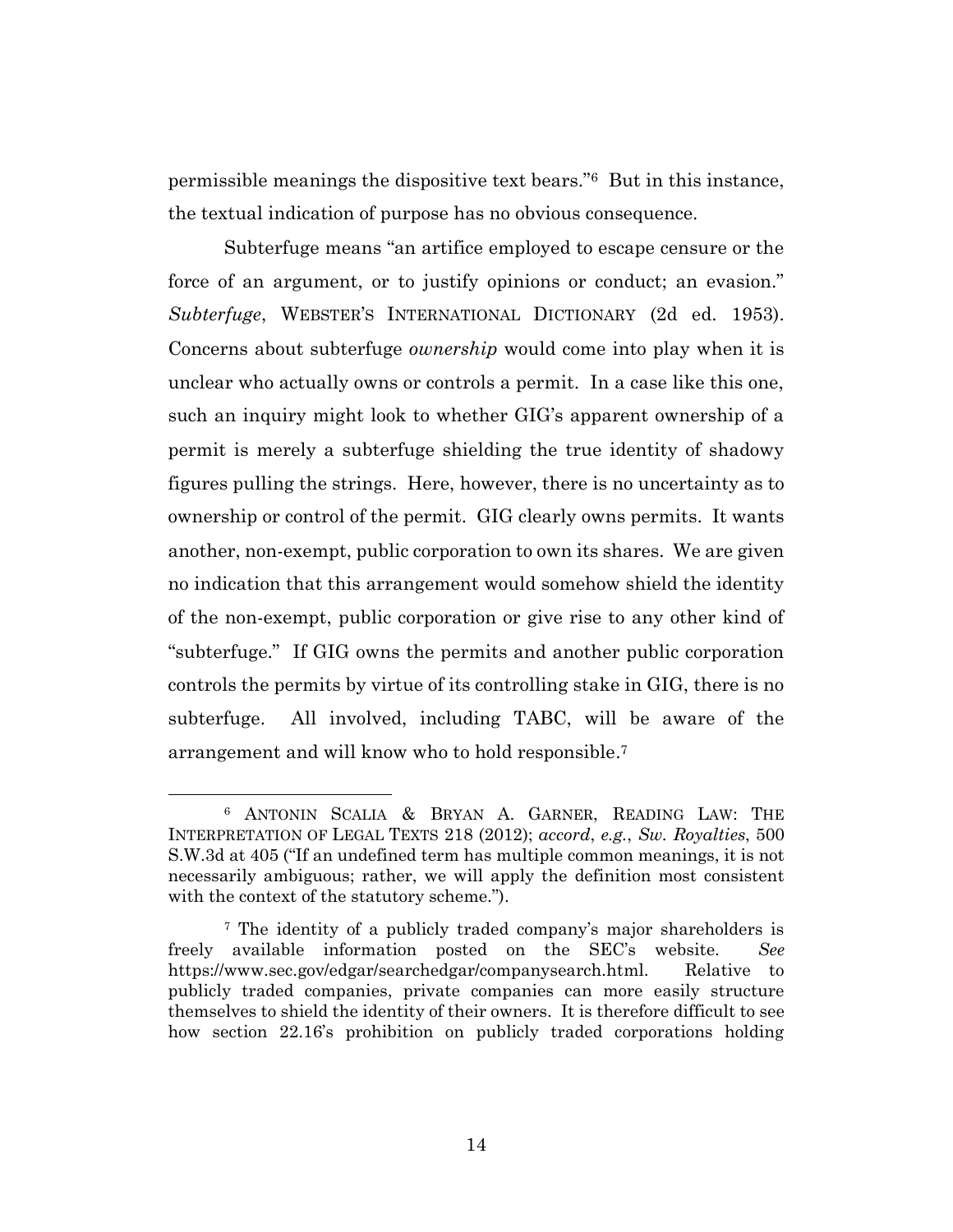Section 109.53's instruction to construe the statute against "subterfuge ownership" tells us nothing about who may own a permit, so long as there is no concealment or evasion in the ownership. The task of defining who may own a permit belongs to section 22.16. Because there is no "subterfuge ownership" proposed here, and because section 22.16 is perfectly clear on its own, section 109.53's purpose provision makes no difference to this case.

Third, TABC's purposive reading would push section 22.16's otherwise clear text beyond its reasonable limits. Under TABC's reading, an exempt publicly traded corporation would lose its exempt status as soon as one of its shares was traded—by *anyone*—to a *non*-exempt public corporation. This loss in status would occur even though such a corporation does not control who owns its stock. Section 22.16(b) expressly defines "public corporation" to include those with shares "listed on a public stock exchange." If we accept TABC's reading, such a publicly traded corporation's exemption would vanish if even a single share of its stock were acquired by an entity that is itself owned even in part by a non-exempt public corporation. The exempt corporation could not control—and might not even know—whether its exemption survived. And any non-exempt corporation could torpedo the

package store permits advances the statutory goal of eliminating "subterfuge ownership" at all, since there is little way for a public company to hide its ownership. It is perhaps easier to see how excluding publicly traded corporations advances the goals of avoiding *diffuse* ownership and reducing the potential for market dominance by very large firms. Neither of these goals is stated in section 109.53, however.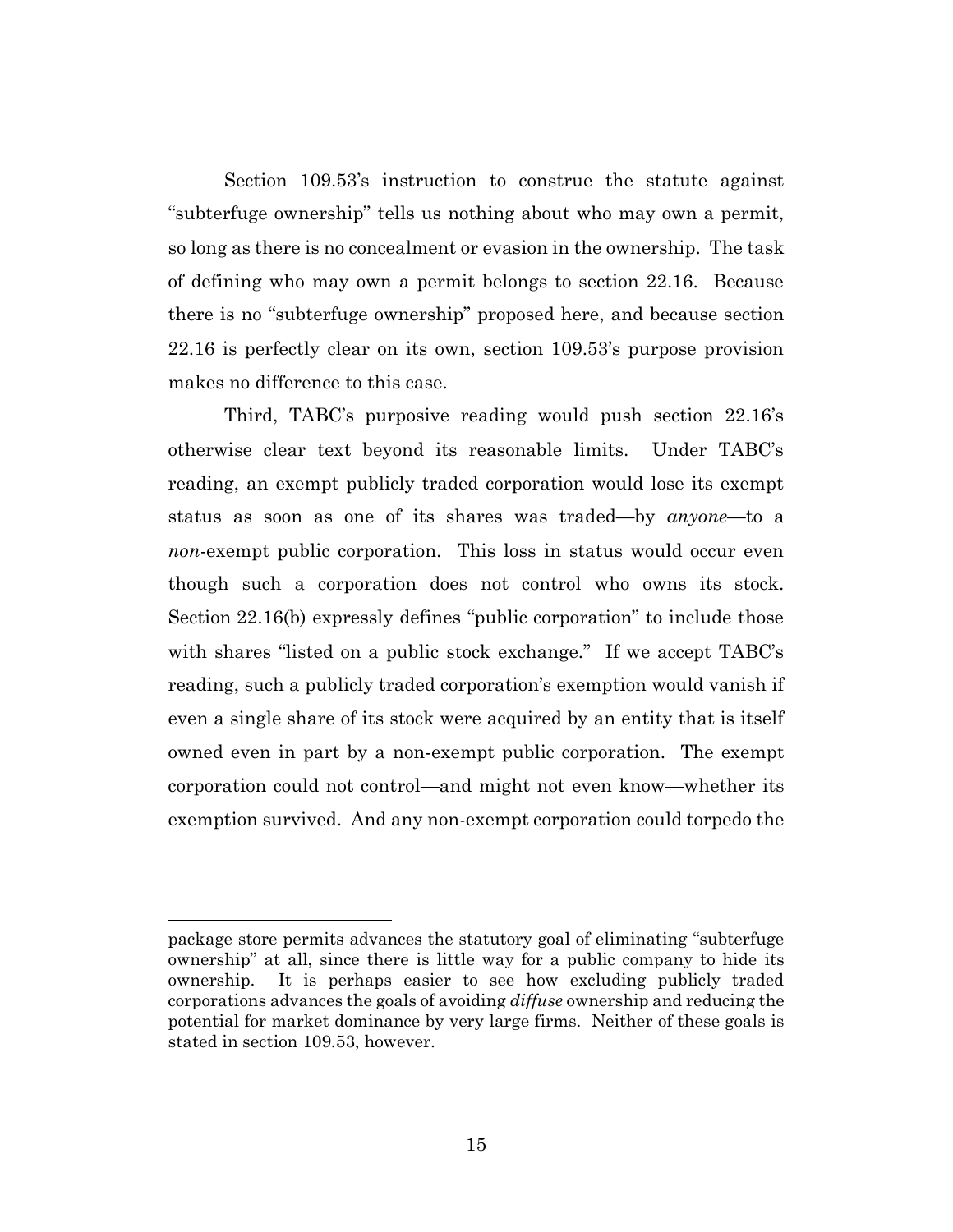exempt corporation's permits merely by acquiring one of its shares. We find such an understanding of section 22.16 highly implausible.<sup>8</sup>

Finally, even under TABC's view of the statute, subsection (f)'s exemption for public corporations like GIG is already in tension with TABC's concerns about "subterfuge ownership." The two exempt corporations, using the advantages available to public companies, could have acquired hundreds of liquor stores and come to dominate the Texas market much like TABC fears they now will. The exempt corporations could have grown to be veritable Walmarts, in theory. They did not do so, but this was not because TABC could have stopped it using section 22.16. Thus, even as TABC construes it, subsection (f) opened the door to the kind of public-corporation-dominated scenario TABC claims we must avoid. The Legislature's decision to leave the door open to the unpredictable futures of the exempt public corporations was just as much a part of the statute's "purpose" as any other provision of the Code.

If GIG's unusual corporate structure relative to other permit holders had enabled it to grow to dominate the landscape, the Legislature could have responded to address concerns about the exempt corporations' diffuse ownership or their market dominance. The opposite seems to have happened, however, and GIG is now in bankruptcy. This history does not demonstrate that public corporations have an inherently unfair edge in the liquor retail business. Of course,

<sup>&</sup>lt;sup>8</sup> We recognize, of course, that GIG is not a publicly traded company, but section 22.16 would operate the same way if GIG *were* so traded. The statute does not contemplate a different outcome for different kinds of public corporations; it prescribes a single rule for *all* public corporations.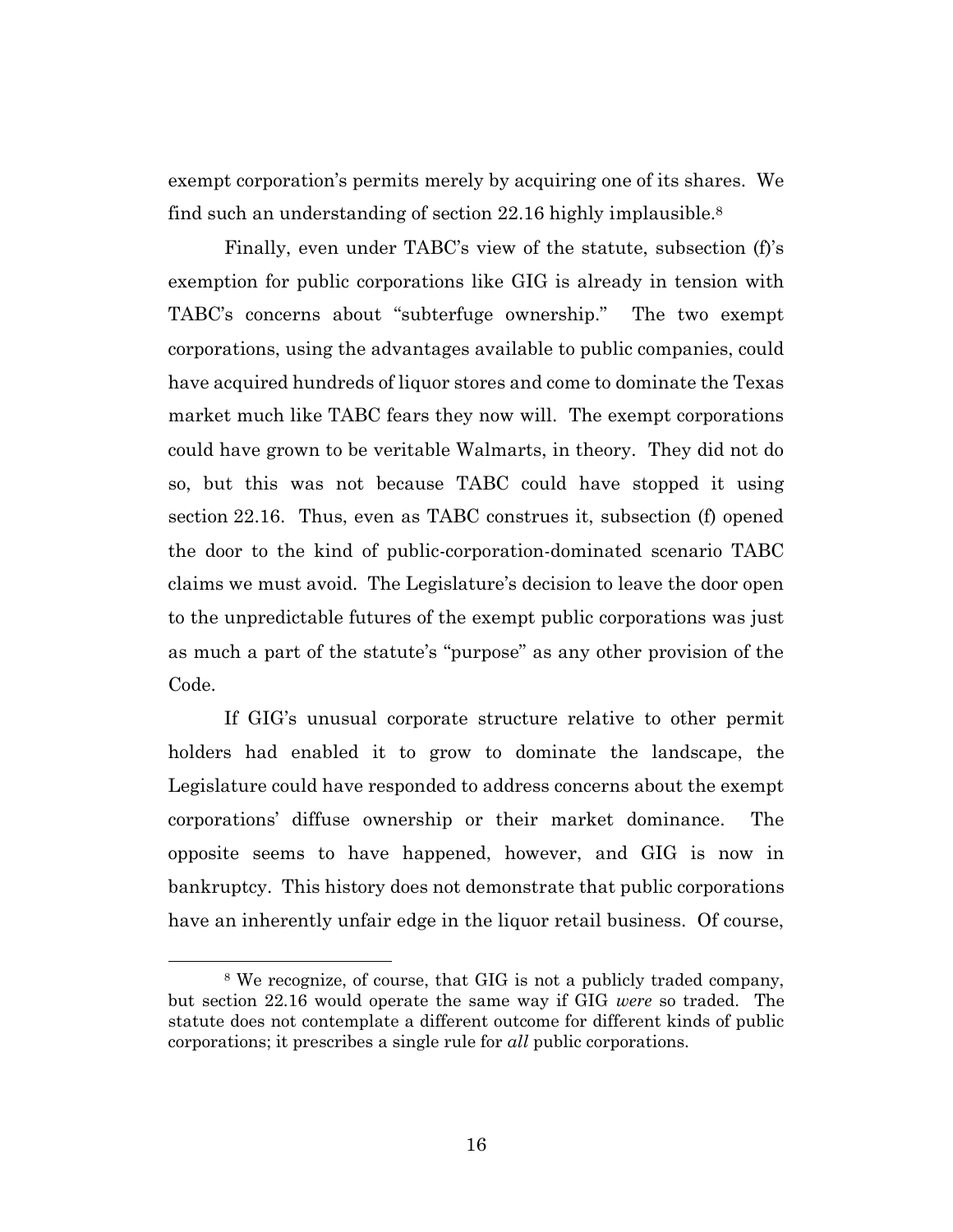some public corporations are better managed than others. Whether the law should further shield the Texas market from well-managed public corporations is a question for the Legislature.

TABC's concerns about public-corporation involvement in the liquor-store business are not concerns about what will happen if Texas allows public corporations to run liquor stores. We already do, and one of them is in bankruptcy. The agency's real concern seems to be that, if well-managed, a public corporation could change the face of the liquor retail business in Texas. That may be true, but it was just as true in 1995 when the Legislature exempted two public corporations from section 22.16's restrictions. Whatever the motivations may be for allowing two unthreatening public corporations to operate while excluding more successful public corporations, such an arrangement does not reflect a principled objection to "subterfuge ownership." In any event, the Legislature can act in response to any acquisition of GIG's stock by another public corporation, if it chooses to do so.

We answer the first certified question yes.<sup>9</sup>

## **B.**

As for the second certified question, TABC offers no argument that we can answer the second question "no" if the answer to the first

<sup>9</sup> Again, our analysis assumes GIG will remain the same, distinct public corporation that qualified for the exemption in 1995. We do not comment on any other scenario or on other potential changes to GIG that could interfere with its ongoing legal authority to hold package store permits. *See Janvey v. GMAG, L.L.C.*, 592 S.W.3d 125, 128 (Tex. 2019) (observing that the Court typically "provide[s] answers solely as to the status of Texas law on the questions asked") (quoting *Interstate Contracting Corp. v. City of Dallas*, 135 S.W.3d 605, 620 (Tex. 2004)).